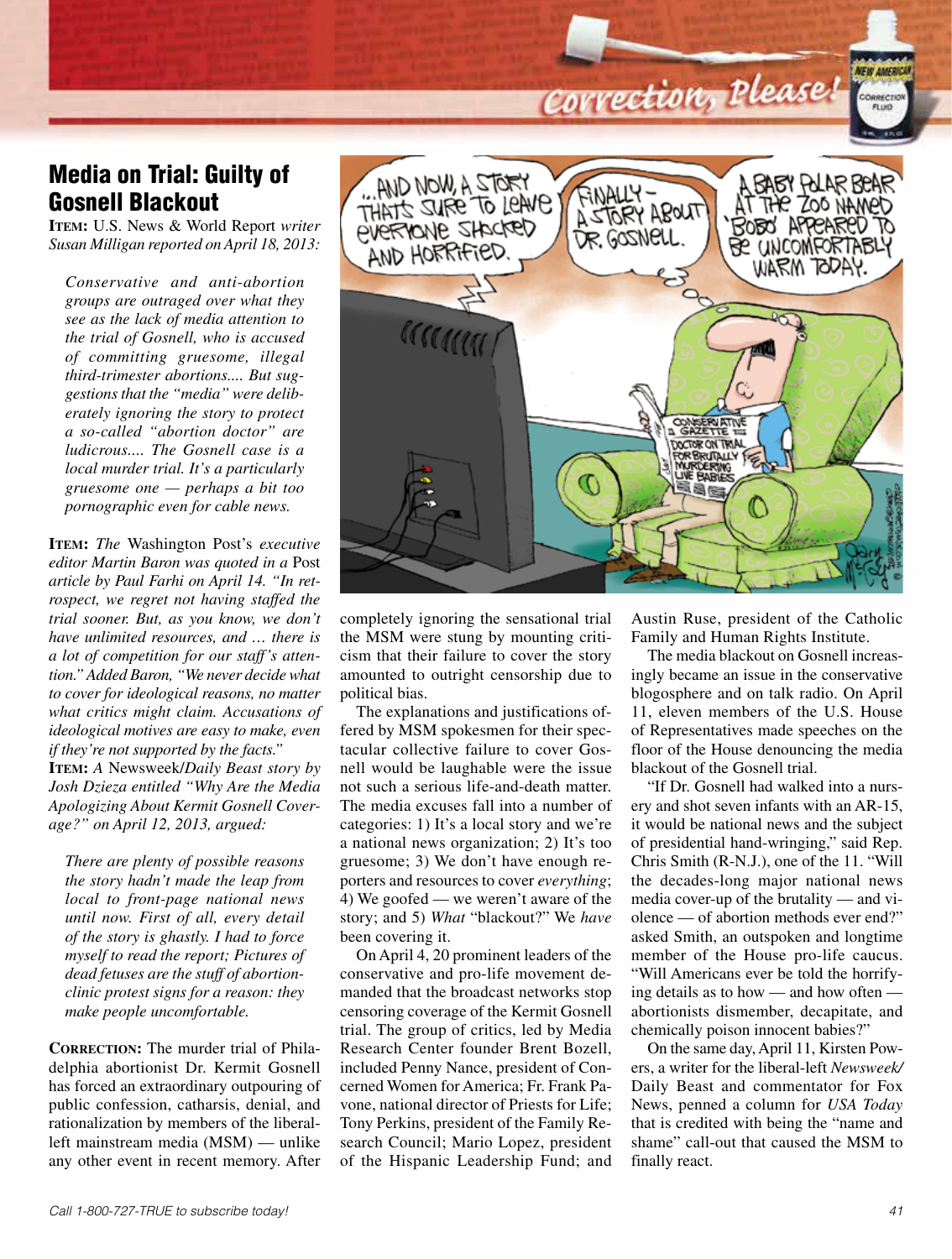Correction, Please!

"A Lexis-Nexis search shows none of the news shows on the three major national television networks has mentioned the Gosnell trial in the last three months," Powers wrote. "The *Washington Post* has not published original reporting on this during the trial and the *New York Times* saw fit to run one original story on A-17 on the trial's first day. They've been silent ever since, despite headline-worthy testimony."

**IFW AMFRIC** CORRECTION

"Let me state the obvious," said Powers. "This should be front page news.... The deafening silence of too much of the media … is a disgrace."

On April 12, staff writer Conor Friedersdorf wrote a lengthy article for *Atlantic*, entitled "Why Dr. Kermit Gosnell's Trial Should Be a Front-Page Story," that quoted heavily from the Gosnell grand jury indictment and trial testimony. Friedersdorf says that until he read Kirsten Powers' story the day before, he "wasn't aware of this story." He wrote that Powers made "a powerful, persuasive case that the Gosnell trial ought to be getting a lot more attention in the national press than it is getting."

After just a little digging, Friedersdorf was able to see that this is a "thoroughly newsworthy" story.

"To sum up, this story has numerous elements *any one of which* would normally make it a major story," said Friedersdorf. "And setting aside conventions, which are flawed, this *ought* to be a big story on the merits. The news value is undeniable."

Many other journalists and news organizations have cited the Kirsten Powers column and the more comprehensive Friedersdorf article for providing the impetus to finally cover the story. But it is clear that without the continuous prodding from vocal pro-life and conservative critics, the Gosnell trial would have come and gone with the vast majority of Americans having never heard of it. Even so, the coverage so far has been given grudgingly and, in the case of most media groups, still amounts to little more than drive-by reporting.

Newsbusters, a website of the Media Research Institute, has played a key role in holding the MSM feet to the fire on the Gosnell censorship. In an April 9 News-



busters story, Matthew Philbin compared the extensive media coverage lavished on the "shocking" Rutgers basketball coach "scandal" versus the blackout on Gosnell. Wrote Philbin:

The Rutgers basketball story continues to transfix the media, and why shouldn't it? Mike Rice, the disgraced former Rutgers basketball coach, allegedly killed a woman and at least seven viable, born-alive babies "by plunging scissors into their spinal cords" in his filthy, macabre "house of horrors" abortion clinic.

Oh wait, my mistake. Rice was fired last week from Rutgers over video of him shoving, kicking and yelling at his players, throwing basketballs at them and — most damning — using "homophobic slurs." That's made Rice the most notorious villain in America. And in one week it earned him 36 network news stories clocking in at 41 minutes, 26 seconds of air time on ABC, CBS and NBC.

Now, had Rice been accused of killing a woman and eight babies, he'd be enjoying the same anonymity as Kermit Gosnell — provided the killings were carried out in an abortion clinic. Gosnell is the West Philadelphia abortionist who ran an unimaginable charnel house of a "clinic," for 30 years. Witnesses testified that he may have murdered over

100 babies outside the womb. Gosnell's trial, underway for weeks, has featured wrenching testimony and horrific details. And it has received exactly zero seconds of airtime on the broadcast networks.

Which story is inherently more important, errant coach or mass-murdering doctor? Most people would not be in a quandary over selecting the latter as the more important story. But by April 9 Coach Rice's terrible "crime" of unprofessional behavior had garnered 36 network news stories. And Gosnell's abattoir of death? Zero network stories.

Many media critics have contrasted the Gosnell blackout with the wall-to-wall, gavel-to-gavel media circus that accompanied the Jodi Arias trial in Arizona, which ran simultaneously with much of the Gosnell trial. The comparison is apropos — and the contrast is staggering. Arias was convicted of the gruesome killing of her boyfriend: stabbing him more than 20 times, slashing his throat, and shooting him in the head. Matt Hadro of the Media Research Center reported on May 14, 2013 that "CNN gave more coverage to the Jodi Arias trial in one day than it did to the entire Kermit Gosnell trial over the span of eight weeks."

"When the verdict was reached in the Arias trial," noted Hadro, "CNN's coverage for the day totaled almost a whopping three hours. In contrast, the network gave